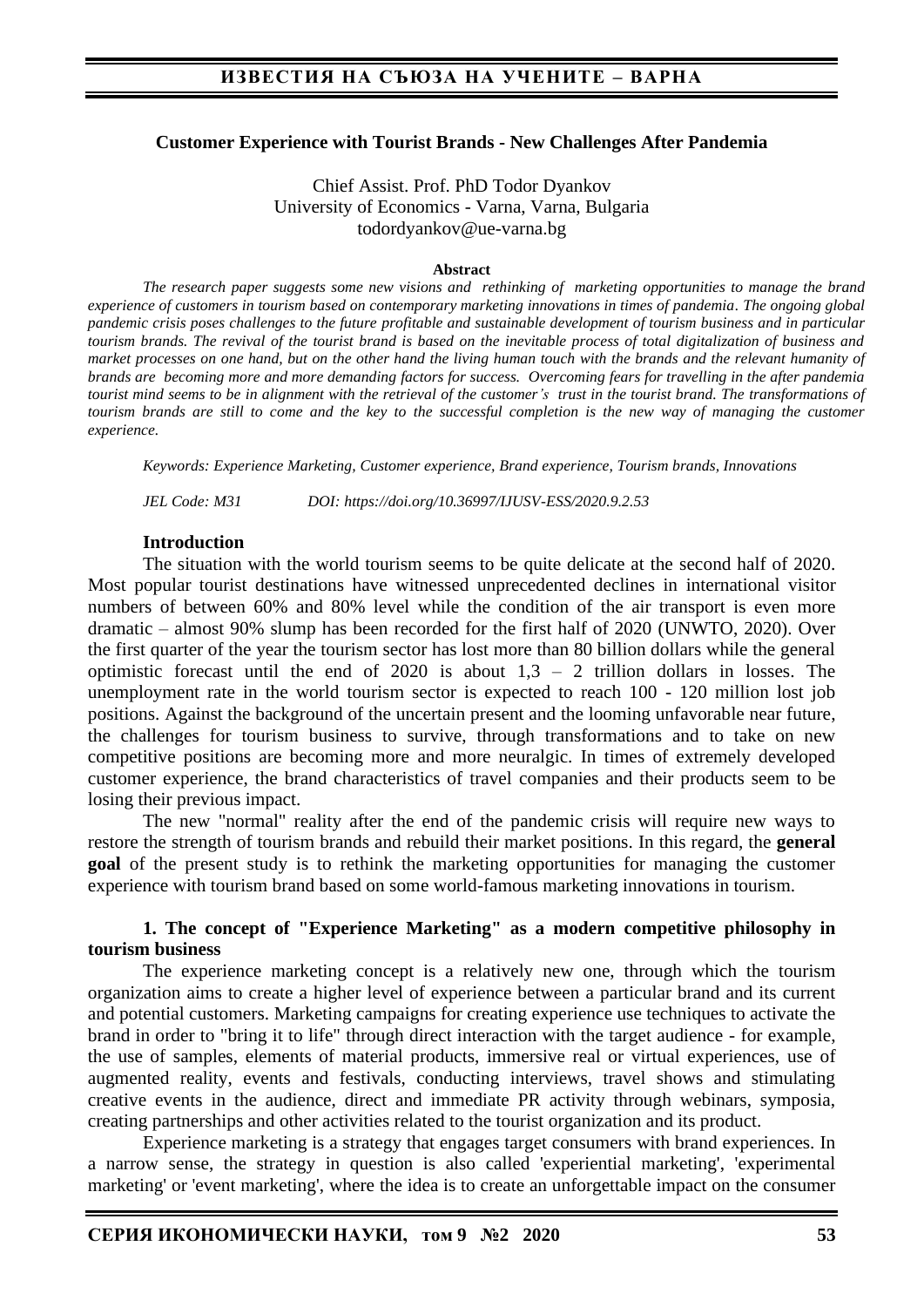## **IZVESTIA JOURNAL OF THE UNION OF SCIENTISTS - VARNA**

audience. In any case, the whole experience built between the brand and its customers encompasses both all the above stated categories along with a much wider field of states. The customer experience with the brand does not only affect the present moment, as an experience, but can be based on a significant accumulation in the past, as well as an inevitable manifestation in the future. The desired impact should inspire the audience to further share online and offline with family and friends a great number of elements of interaction with the brand. Current experiences can be provoked by a key event, part of an event or by a pop-up (active) brand appearance that is designed completely autonomously and is not tied to any particular event. In its conceptual design, experience marketing is about immersing consumers in live experiences. For that reason events most often overlap with experimental marketing campaigns in two ways:

- can be part of a larger experimental marketing campaign

- smaller activations of the brand may exist in separate experimental marketing programs of the brand - for example, such as art installations on site, temporary kiosk stores, kiosk devices, etc.

It is not enough to offer participants a prize from the wheel of fortune or a raffle, relying on this type of interaction to gain experience. In this regard, it is necessary to create points of contact to engage the audience in an unexpected and / or non-standard way. Regardless of the case of an experimental marketing event, it must be targeted and planned in each marketing campaign.

There are different ways to measure the impact of the experience marketing campaign, especially through the use of social media - gaining likes, generating media content, following through the unique hashtag of the event, surveying participants after the event and more. Each activation of the brand intended to exert experience may require the use of a specific methodology for the measurement and evaluation by a specialized internal company unit or the optional hiring of an external consultant.

The concept of experience marketing rethinks traditional marketing communications, with the aim of making the tourism brand meaningful and recognizable in a new way amid the extremely loud communication noise of the 21st century. In this regard, for the tourism organization experience marketing is more than a supportive marketing concept, which may have a one-time or periodic nature of implementation. It is often applied to the product marketing concept and / or in combination with the strategic development of customer relationships. Usually, the implementation of marketing experience is not aimed at directly stimulating sales of the product, which distinguishes it from the classic commercial concept.

There is a growing number of marketers who are advocating for more budget for implementing experience marketing instead of throwing money for classic advertising campaigns. The main challenges and skepticism regarding the use of experience marketing can be grouped in the following areas about:

- the measure of success of the implementation of the experience marketing concept and the payback of the investment are questioned

- the feasible creative ideas for unique realization of a given experience marketing concept are decreasing in options

- the criticisms also refer to the poor targeting of this type of marketing to the desired audiences

- the real support from consumers and the extent to which marketing events around the brand leave long-term positive results in the memory of customers are also questioned.

Contemporary consumers are becoming increasingly skeptical about brands. Combined with the rise of social media, brands are expected to be more transparent and much influencing in order to attract people's attention and attachment to them. The available experience marketing techniques allow tourism organizations to use a wide range of creative ways by which organizations can connect with consumers in the real world, through interactions and experiences about the company brand. Compared to a one-way sales monologue by simply pointing out the key benefits of the product, the marketing communication of a brand through experience has real potential for a wider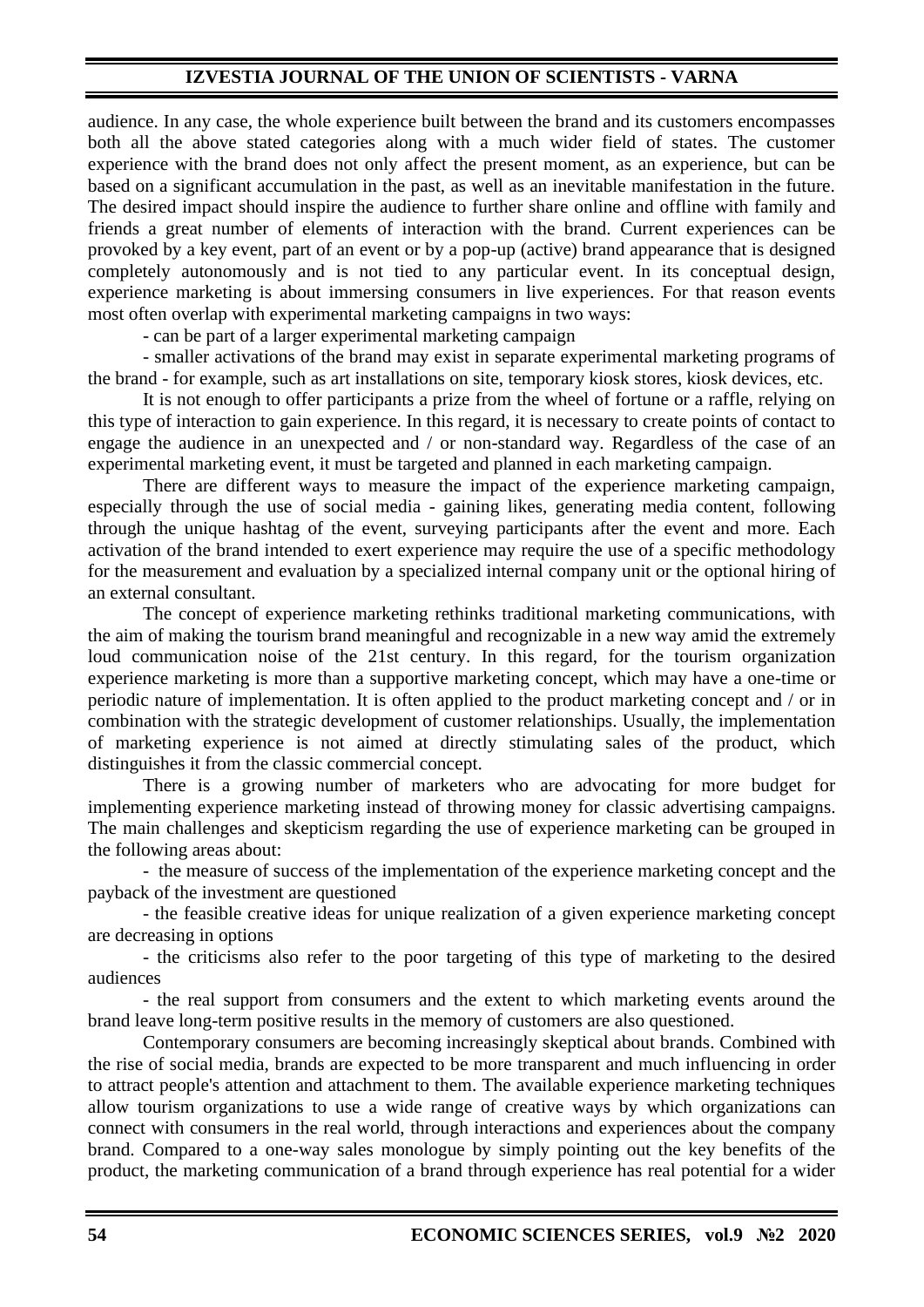market reach, as people are more likely to recommend the brand in question to family and friends, as a result of a positive experience with it.

Techniques for obtaining experience with brands can work seamlessly with all types of marketing channels. In this regard, the marketing channel is subordinated to the concept of realizing the brand experience. Since the experience covers a wide range of brand activations, it is necessary to find the right technique to create something influential in a certain way that to achieve tangible results. Usually, organizational budget constraints are not an obstacle for the creative realization of a successful marketing campaign for brand experience.

In tourism business, the customer experience with the company brand creates a corresponding specific value for both parties – the company and the custoimer. The experience cannot take place without the active participation of the client. The customer experience is extremely personal in relation to the tourist brand. That is why in a certain context the tourist organizations do not just transaction products, but also help to realize a customer experience with the tourist brand. Hence, the main challenge for tourism organizations is to deliver unique experiences as an added value in their business offers. Unlike products which remain outside buyers, experiences are inherently personal. For that reason customers should be engaged on emotional, physical, intellectual and spiritual level. Experience should be triggered by a special or designed context and shaped in the mind of customer who has been involved in this context. From managerial perspective the design of the experience process must be distinct from the design of the product. The attributes of an experience include anything that can be perceived or sensed, or recognized by its absence so long as it is recalled after the experience process is complete. In this regard, companies should act as experience stagers which are supposed to create specific platforms for customers in order to shape their own (personal) experiences.

### **2. Main aspects of customer experience with the tourist brand**

In order to reveal the category of customer experience with the tourism brand it is important to combine approaches and knowledge from several areas of scientific knowledge, such as philosophy, psychology, social psychology, cognitive research, consumer behavior, marketing, management, anthropology and others. In this regard, it is necessary to distinguish the customer experience with the brand from related categories, such as:

- **product experience** - relates to the process of interaction with a particular product in the consumer stage of search, research or evaluation of products and their alternatives. Experience with the product can be direct when there is physical contact with it (Hoch, 2002) and indirect (Kempf and Smith, 1998) - in its virtual presentation or advertising. In this regard, respondents are usually asked about their direct and indirect experience with the product - their attitudes and evaluations of the product, preferences, intention to buy it, memories of its characteristics and details, ways of using and handling the product, etc. are examined.

- **shopping** and **service experience** - realized through the customer's interaction with the physical environment of the commercial establishment, with the company staff, company policies and practices (Kerin, Jain and Howard, 1992). Researches in this direction (Ofir and Simonson, 2007) focus on various factors and variables of the atmosphere in the commercial store, the overall behavior of sales assistants, their interaction with customers, and the ways in which customer experience reflects on their feelings, attitudes to the brand and satisfaction achieved (Grace and O'Cass, 2004).

- **consumption experience** - includes mainly hedonistic variables such as feelings of satisfaction, fantasies, fun, humor and the like, targeted by the consumer before and after his consumption (Joy and Sherry, 2003).

Customer experience with the brand is also distinguished from related categories, such as: *brand attitudes, brand involvement, brand attachment, customer delight, brand personality.*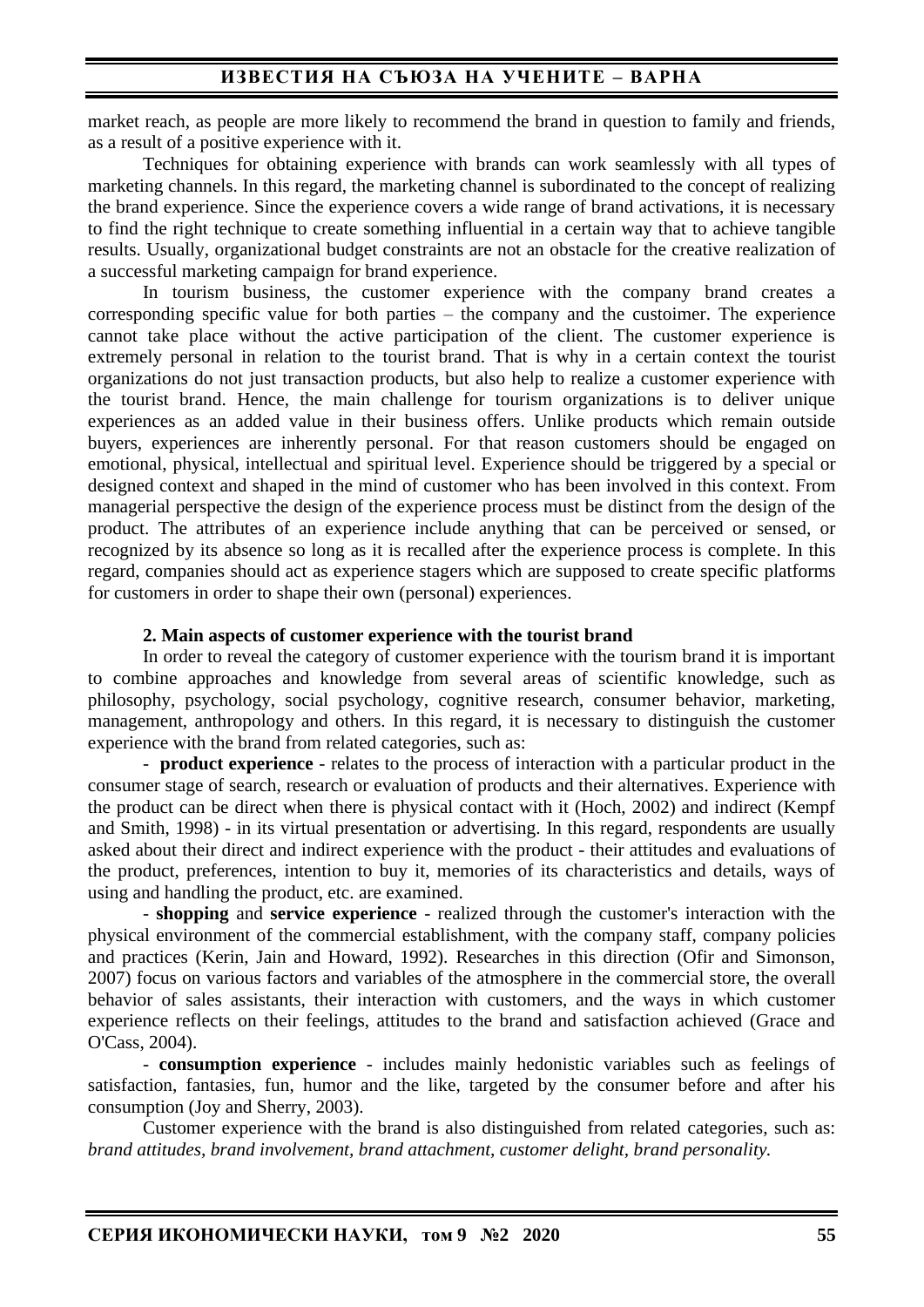## **IZVESTIA JOURNAL OF THE UNION OF SCIENTISTS - VARNA**

Customer experience with the brand does not reflect general judgments as "I like this brand" compared to the brand attitudes. Clients' attitudes toward the brand are based on basic beliefs or automatic affective reactions (Murphy and Zajonc, 1993). On the other hand, the experience with the brand includes specific feelings, emotions, cognitive states, behavioral reactions provoked by specific brand-related stimuli.

Brand involvement is based on needs, requirements, values, interests that motivate a customer to focus on a particular brand. On the other hand, customer experience with the brand does not presuppose the presence of a motivational state in a particular client. The experience happens even when the consumer does not show interest or does not make a personal connection with the brand. In this regard, it was found that brands that cause strong customer involvement do not lead to significant customer experience with them.

Brand attachment refers to a strong emotional connection of the client to it on three dimensional levels - love (devotion), passion and connection (Park and MacInnis, 2006). On the other hand customer experience with the brand does not require the push of strong emotional states in the client.

Customer experience with the brand also differs from brand associations and brand image (Keller, 1993) and does not presume the evidence of a motivational stage. In this relation consumers also seek to attribute personal characteristics to the brand, which are generally grouped into the dimensions of "openness", "competence", "sophistication", "excitement", "sincerity", "ruggedness" (Aaker, 1997). The personality of the brand is created on the basis of inferential processes, by way of customer syllogisms. On the other hand, developing a customer experience with the brand does not have the explicit goal of building its personalization in terms of "personality".

As a complete definition of customer experience with the brand, we can refer to this presented by Brakos, J et al. (2009). In this relation customer experience with the brand is conceptualized as a subjective, internal consumer reaction (senses, feelings, perceptions) on the one hand and behavioral reaction on the other, caused by brand-related stimuli, such as brand design , its identity, image, characteristics of the brand logo (signs, colors, fonts), packaging characteristics, communication and environment. The overall customer experience refers not only to the brand of the travel organization, but also to its specific products, services, partner networks of suppliers, other stakeholders, as well as to the personal characteristics of the customer (Lemon and Verhoef, 2016).

## **3. Strategic marketing innovations in developing customer experience with the tourism brand**

Contemporary global conditions of extreme market uncertainty and strong economic fluctuations are forcing travel companies, especially in the most affected sectors (passenger transport and cruises) to seek innovative solutions to save their business and secure its future sustainable development. Customer experience with the brand is at the heart of these marketing innovation breakthroughs. There are many examples so far that witness the already going process of divergent transformations of tourist companies in this direction.

In October 2020, the Australian airline Qantas offered a seven-hour flight of a Boeing 787 from Sydney, which passed as a low-altitude cruise over the Great Barrier Reef and the Urulu area before landing again in Sydney. Due to capacity constraints below 50% (without selling seats to the aisle for visibility reasons), all available 134 seats on board of the plane are purchased in less than 10 minutes. Ticket prices for the first flight have ranged range from \$ 575 to \$ 2,700. In this regard Qantas is trying to turn the defect into an effect by relying on the fact that the lack of flying of their regular customers in a state of pandemic emergency leads to a more essential need for primary satisfaction of passengers' needs than simply arranging them visit destinations. The realized trips with Qantas under this atypical program emphasize the exceptional interaction of their passengers onboard with the brand of the airline. Similar actions are being taken by Singapore Airlines by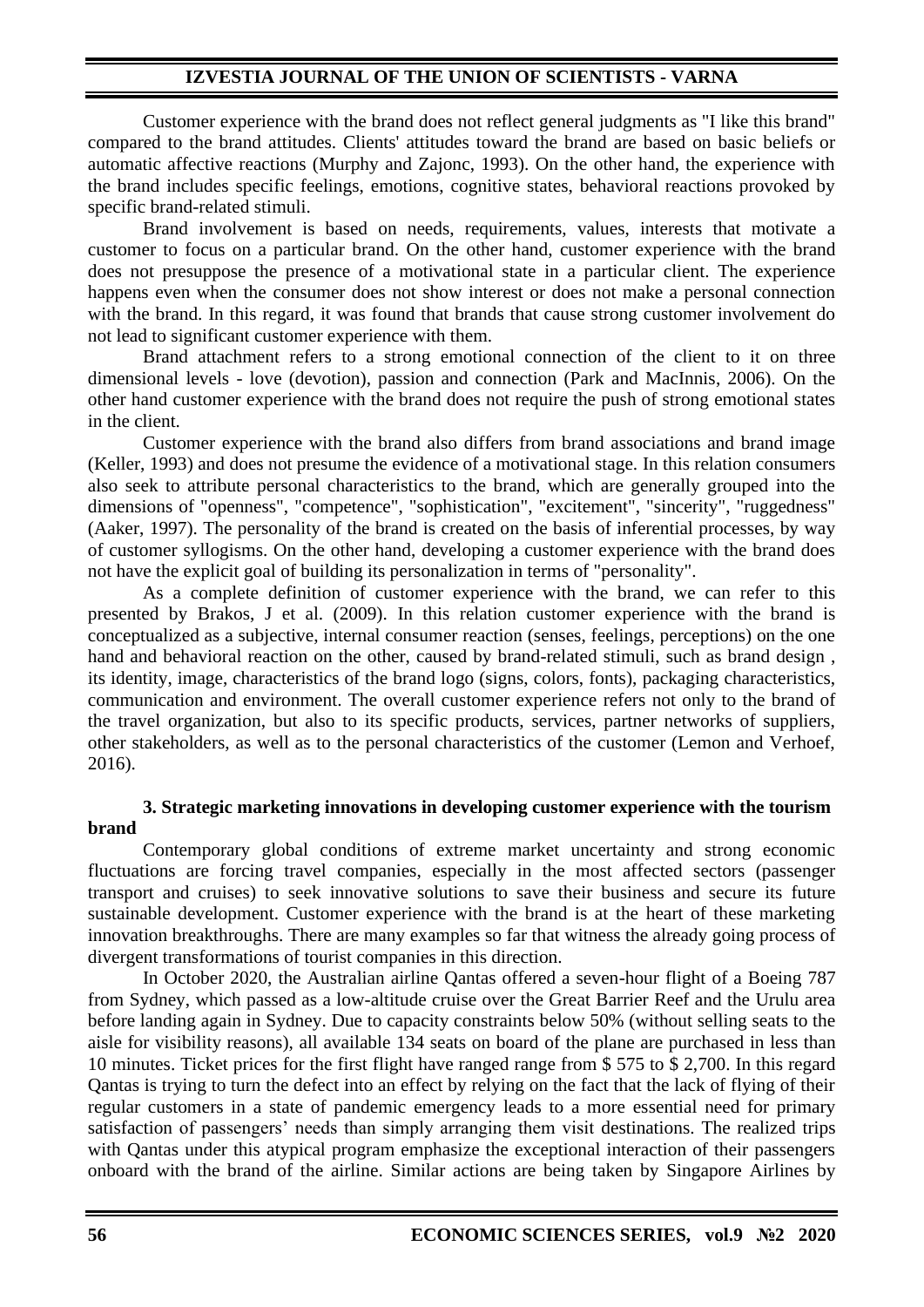planning three-hour flights over the country and the region from and backward to one of the most modern airports in the world - Changi. The flights of the mentioned airlines can be boldly stated that they set the beginning of a new product category with the original name "Flights to Nowhere".

In July and August 2020, Eva Air in Taiwan also exploited the ability to manage customer experience with its brand by launching special Hello Kitty "flights to nowhere", some of which remain on the ground during the "experience" while passengers receive high quality restaurant food and entertainment services on board.

From November 2020 on the country of Singapore offers its citizens a cruise "Journey to Nowhere", as the vessels are scheduled not to visit any ports, but to sail in the waters around the state. The trips are planned to be operated by local cruise companies Genting Cruise Lines and Royal Carribean International, and the Cruise Safe program is only available to Singaporean citizens. In this way synergistic development of customer experience is expected both with the brands of the respective cruise companies and with the national brand of the tourist destination Singapore.

Before the onset of the pandemic crisis in 2020, well-known companies and destination management organizations have started successful marketing campaigns aimed at developing the customer experience with the tourist brand. For example the Dutch KLM finds a spontaneous way to bring people together, even when they are thousands of miles apart. Using synchronized touch screens in Amsterdam and New York, people passing by have a chance to "give five" - across the screen. This is seen as a fun way to connect two quite distant parts of the world, in addition to a prize ticket to a new destination.

The Russian airline S7 also decided to help Russians travel more often. For that purpose the participants in the experiment (brand experience) are supposed to prove that they really want it. To do this, the airline creates an installation called "imagination machine", which measures brain waves and with a strong enough focus on the desired destination, each of the participating passersby has 45 seconds to win a free ticket for this journey.

Marriott also uses virtual reality in front of the New York City Hall, through which they literally take the newlyweds on a honeymoon from London to Hawaii in very few minutes.

The visitation of destination Ottawa is filled with an unexpected adventure. To share this message, the Ottawa Tourist Board launches several unexpected flavors from the local special ice cream in order to present the different categories of excitement that can be "gathered" at this tourist place by various guests of the city. "Ottawa is anything but vanilla" is confirmed in the perceptions of visitors.

The "arrival of the British" in a mall in Moscow, combined with surprising imitations of The Beatles, James Bond and the Queen, is considered a pretty good brand experience in tourism marketing by Visit Britain and British Airways.

In order to invite Europeans to Canada's foodie culture scene, Poutinerie decided to organize restaurants featuring Canadian-specific cuisine. Paired with a a media push and social elements, this experiential marketing for tourism campaign stirred a lot of excitement for acrossthe-pond travel.

The Montana Office of Tourism launched a campaign that made city-goers want to head for the wild in Montana. The [mobile tour](https://diousa.com/work/montana/) included a Montana Mercantile food truck that handed out huckleberry ice cream, a bison head and 3-D photo mat. It was experiential marketing for travel that really made people say, "I'd rather be in MT"

To promote travel within the state, the New Mexico Tourism Department used the help of the legendary Old West gunslinger Billy the Kid. Their "Catch the Kid" campaign challenged New Mexico residents to a summer-long scavenger hunt through the state to "capture" Billy the Kid using clues for a grand prize of \$10,000.

Palm Springs and JetBlue brought a seasonal, fun and shareable challenge to Manhattan – in the middle of January. New Yorkers were challenged to "break out of the chill" by using whatever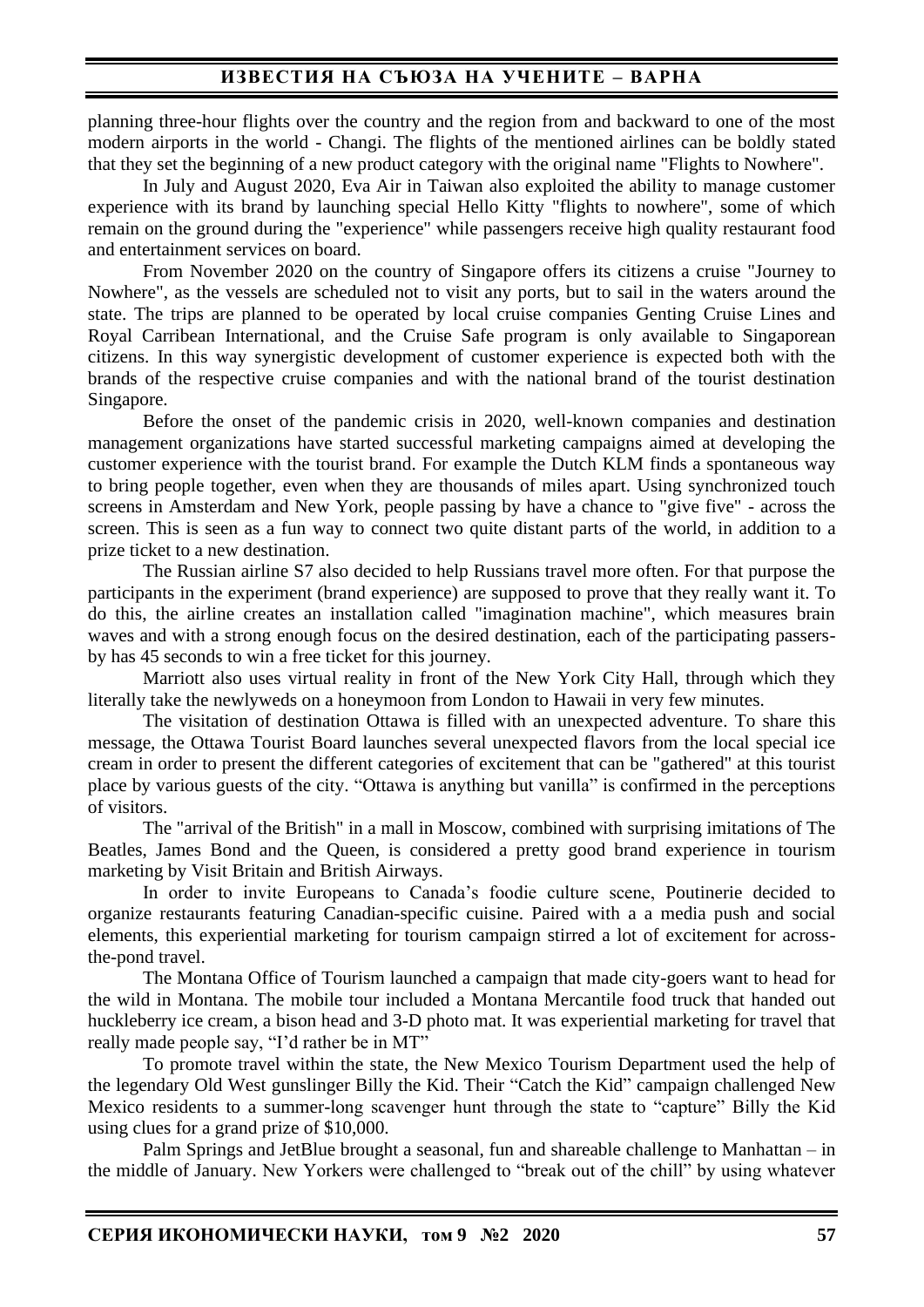tools they could to pick out summer essentials frozen in giant blocks of ice. A grand prize ticket was also hidden in the ice: a free trip to Palm Springs.

SNCF, a French rail network, literally opened the door for travelers. They set up colorful doors around European cities, and when passersby opened them, they caught a fun glimpse into another city, showing that with SNCF, they're "Europe, it's just next door."

KLM has experimented with "Layover with a local" They created a mobile application that helped flyers pass the time during a long layover in Amsterdam airports. It connected passengers with a local resident, and gave them a free ride into the city. It helped travelers see Amsterdam through the eyes of a local, rather than a tourist – and gave them the most fun layover experience they have ever had.

JetBlue decided to give a plane full of people a round trip ticket to a destination of their choice. The catch was about that the entire plane had to vote unanimously on one preferred destination.

The Swedish tourist association has initiated the campaign "The Swedish number". They come out with the presumption that before traveling to a faraway land, it's quite logical a traveler to speak with someone who lives there. The experiential marketing campaign allowed people to do this by ringing a ling.

Graubünden Tourism's experiential marketing campaign tops the list for the best tourism activations so far. This initiative combines an emotional appeal, a human element, advanced technology to drive the simplicity of the activation and a few free tickets to go explore a new destination.

There are many other examples of successfully applied marketing to develop customer experience with the travel brand, but several main features distinguish them from other types of marketing campaigns, such as:

- high degree of creativity (originality) of the overall concept

- use of specific scenarios and props, images of famous characters and personalities in live

- spontaneity and client involvement in actions resulting from live or mediated interactivity

- use of virtual and augmented reality

- use of specific equipment, installations and other types of scientific and technical inventions in situ during the marketing campaign

## **Conclusion**

The strength of the tourism brand and its corresponding customer experience are associated with new marketing challenges after the end of the pandemic crisis. The revival of the tourist brand rests on the one hand on the inevitable process of total digitalization of business and market processes, but on the other hand it becomes increasingly demanding living human contact with it. Overcoming the fears of travel will inevitably interfere with the return of confidence in the tourist brand. New strategies of marketing positioning are forthcoming with strengthening the connection of "human touch" and "humanity" between the tourist brand and the clients looking for this mental state. The rediscovery of the connection is forthcoming, and the key to a successful outcome is the new way of managing the customer experience of the travel brand.

## **References**

- 1. Aaker, J. (1997) Dimensions of Brand Personality, *Journal of Marketing Research*, 34 (August), pp. 347 – 356
- 2. Brakos, J., B. Schmidt, and L. Zarantonello (2009) Brand Experience. What is it? How it is measured? Does it affect loyalty?, Journal of Marketing, vol. 73 (May), pp. 52 - 68
- 3. Grace, D and A. O'Cass (2004) Examinig Service Experiences and Post Consumption Evaluations, *Journal of Services Marketing*, 18 (6), pp. 451 - 461